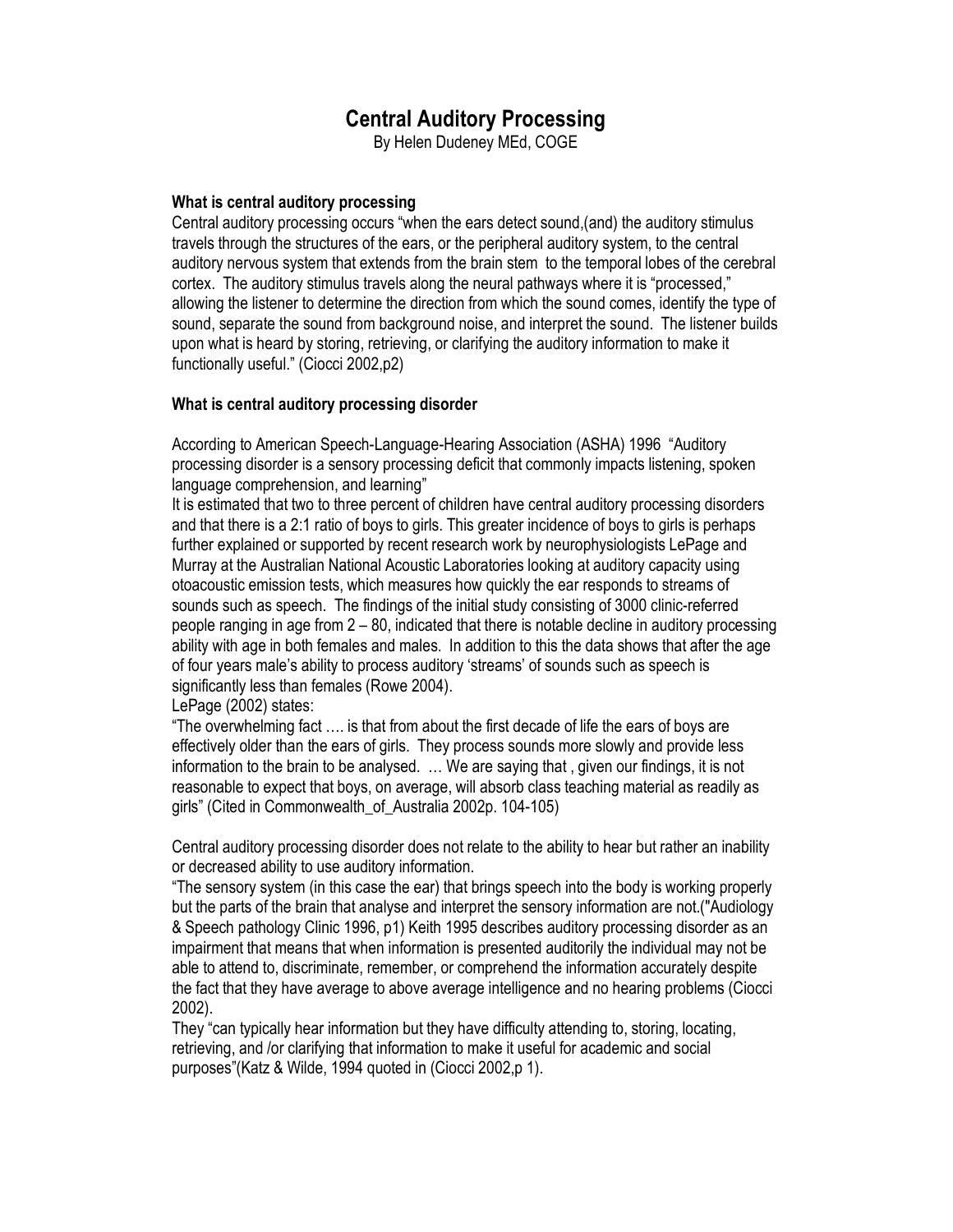## What causes Central Auditory Processing disorders

It is not known exactly why the problem develops however several possible causes have been identified these include:

Conductive hearing blockage during the first 5 years of life. This can be caused by wax blockages of the outer ear, multiple middle ear infections or Otitis Media, glue ear or blockages of the Eustachian tube at top by inflamed adenoids or stuffed noses and /or at the bottom by swollen tonsils. Also children who have allergies, respiratory illness, foetal alcohol exposure, deficiency in certain minerals, vitamins and fatty acids, or suffered birth trauma may experience such blockages(Moncrieff) (Pittelkow 2001).

"By age 3, over 70 percent of American children have had respiratory illnesses resulting in at least one bout of otitis media; 33 percent have had 3 or more bouts (Daly, Hunter, & Giebink, 1999) Although antibiotics eliminate the bacteria responsible for otitis media, they do no reduce fluid build up in the middle ear, which causes mild to moderate hearing loss that can last for weeks or months.

The incidence otitis media is greatest between 6 months and 3 years, when children are first acquiring language. Frequent and prolonged infections predict delayed language progress, reduced task persistence, social isolation in early childhood, and poorer academic performance after school entry (Rvachew et al., 1999;Roberts et al., 2000; Vernon-Feagans, manlovee, & Volling, 1996)" (Berk 2003 p149)

During the time when the conductive hearing is blocked, it is often the high frequencies that are lost. As high frequencies are processed in the left hemisphere this blockage means that the left hemespheric stimulation normally caused by high frequencies is reduced in resulting in less development.

"The right hemisphere seems to 'get' the low frequency sounds, and the left hemisphere also seems to become more highly specialized for handling the high auditory frequencies. (Ornstein, 1997.pp153-154) the high frequencies are responsible for the development of sequencing and other language functions. (Silverman 2002p 33)

Environmental factors including exposure to cigarette smoke, early introduction to solids.

Stress, yeast infections, and TMJ disorders – the joint that hinges the lower jaw to the skull.

Blocked nerves at the first cervical vertebrae.

Post head injury, hyperacusis – every day sounds are over amplified and intrusive.

History of anti-depressant medication like Prozac, which slows aural processing.

Exposure to neurotoxins such as lead and carbon monoxide. (Pittelkow 2001)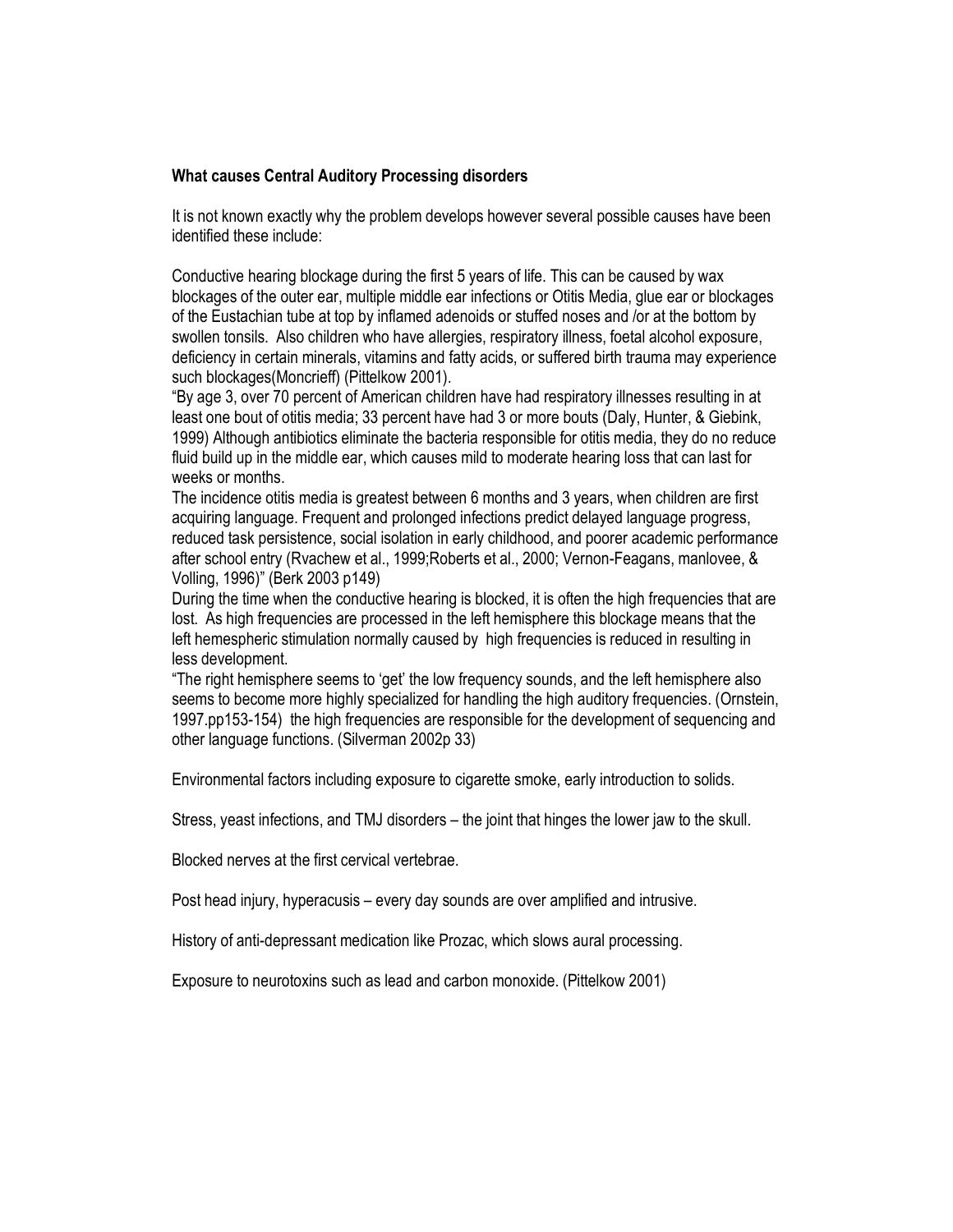### How is it identified

Identification may not always be easy and obvious. Kruger et al 2001 found that central auditory processing disorder often co existed with one or more other learning problems including language disorders, sensory integration dysfunction and learning disabilities(Kruger and Kruger 2001). In addition to this if the disorder co exists with intellectual giftedness it may go undetected and the child may appear to have neither a disability nor advanced cognitive abilities. Instead they may appear to be of average ability. This phenomenon therefore suggests that a multidisciplinary approach to identification is important. Through the use of behaviour/performance checklists parents and teachers can provide important information about the child's auditory behaviours. Data from both the home and school environment are important. Audiologists and speech pathologists can conduct a variety of specific tests looking at hearing, processing and receptive-expressive language usage. Psychologists and educators can provide information on both the child's intellectual potential and the academic performance, identifying both their strengths and weaknesses. Occupational therapists identifying the involvement of the sensory systems, auditory, visual, somato-sensory in the behaviours displayed by the child can also identify central auditory processing disorders.(Kruger and Kruger 2001)

The audiologist will test both the peripheral auditory system – to ensure the child doesn't have any hearing loss, and the central auditory system to assess how the child handles auditory input in different environmental situations.

## What problems are associated with it

CAPD can impact on a person's performance and interactions in both academic and social situations. If the brain isn't receiving auditory messages efficiently then it will make responding to them difficult.

The more challenging the listening situation the greater the difficulties experienced by children with auditory processing disorders. This can include places with noisy backgrounds or poor acoustic environments such as parties, shopping centres, noisy classrooms.

The distance the listener is from the speaker, such as lectures, classrooms, playgrounds. The speed or accent of the speaker.

Some of the problems include difficulty sequencing speech sounds, difficulty understanding speech with background noise and problems with timing.

Keith 1995 provides some examples of the behaviours that may be seen in children with this disorder. As with all checklists not all those with the problems will display the same behaviours and they may be evident to a lessor of greater extent in different children.

Inconsistent response to verbal stimulus – sometimes referred to as selective deafness Frequently asking for information to be repeated – What? Huh? What did you say? Difficulty listening and paying attention if the environment is noisy or there are distracting sounds ( often these sounds are not even apparent to others in the environment)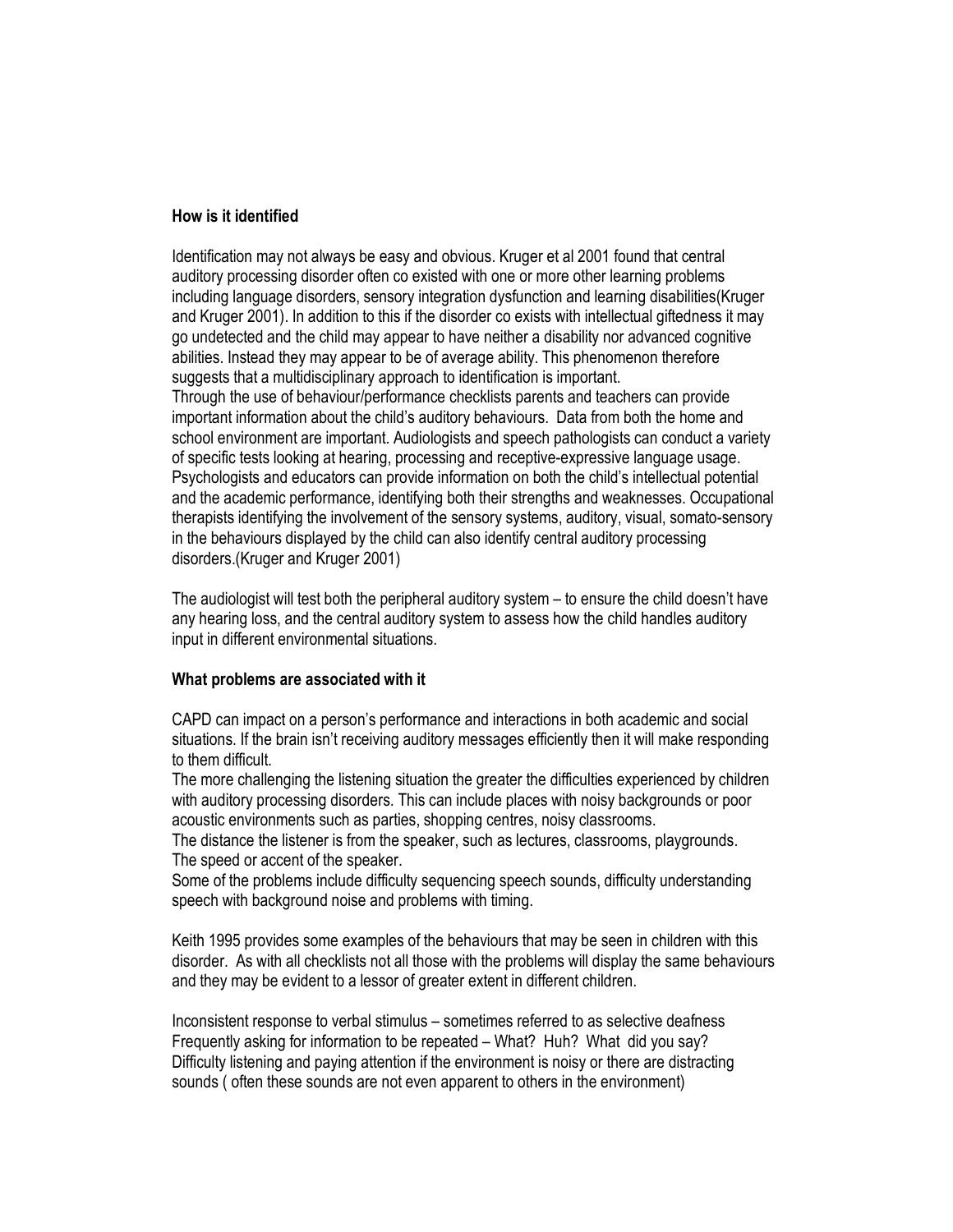Misunderstanding what is said – perhaps needing to guess to fill in the gaps that have been missed

Poor short-term auditory memory and difficulty following a long series of instructions Difficulty in identifying the direction from which a sound is coming.

## What strategies can be used to assist people with CAPD

Be supportive and show understanding Modify the environment to reduce background noise such as fans, overhead projectors, air conditioners, computer hard drives, traffic, hallways, noisy furniture. Seat student in close proximity to teacher, an in a place with minimum distractions Allow the student to tape record verbal information

Experiment – keep a log of what works and doesn't work Slow down - presenting things too quickly doesn't work. Modify speech patterns and use simpler constructions

Be specific – use concrete instructions

Be brief – long lists of instructions are confusing and easily lead to anxiety when they can't be recalled

Allow more time for comprehension, processing and responding

Get the student's attention and maintain visual contact while speaking to them Use visuals to support auditory information

Check whether new material or information is understood. Review it where necessary, and use visual or gestures to assist with recall.

Develop strategies that allow for success and help the child become responsible for using these strategies and asking for assistance when required.

Develop memory techniques – visualizing, verbal rehearsal, mnemonics

Use organizational aids – checklists, mind maps ,

In the case of blocked nerves chiropractors can successfully treat otitis media patients. (Pittelkow 2001)

Auditory retraining such as Tomatis and Somonas Sound Therapy have seen growing acceptance in recent years, due to their clinical successes. This intervention involves the use of music to exercise and strengthen the auditory pathways in a way that mimics the natural development that didn't occur during the child's early year.

## **BIBLIOGRAPHY**

"Audiology & Speech pathology Clinic, W. H. M. C. (1996). |CAPD handout for parents and teachers. San Antonio, Texas, Audiology & Speech pathology Clinic, Wilford Hall Medical Centre.

Berk, L. E. (2003). Child Development. USA, Pearson Education , Inc.

Ciocci, S. R. (2002). Auditory processing Disorders: An overview. ERIC Digest. Arlington, ERIC Clearaing house on Disabilities and Gifted Education. 2005.

Commonwealth of Australia (2002). Boys: Getting it right. Report on the inquiry into the education of boys, House of Representatives Standing Committee on Education and Training. Canberra, ACT, the Parliament of the Commonwealth of Australia.